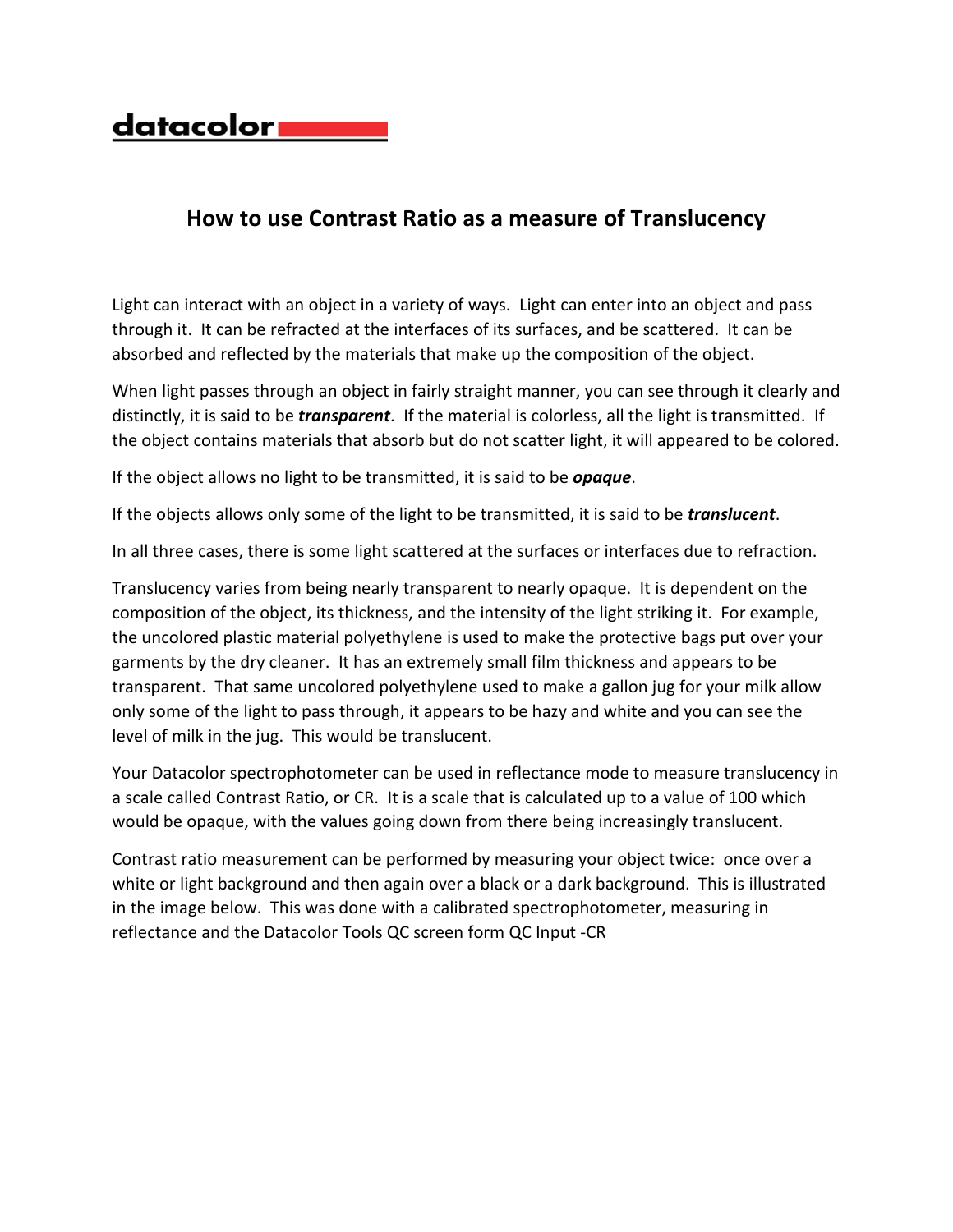

The sample placed at the aperture plate of the spectro and backed up by a white background. The Standard measurement button, Std Inst, in Home ribbon bar above was used for this measurement. The white background was then replaced with a black background and a measurement was taken of the same spot on the standard using the button embedded in screen form, CR Std:Inst. The Contrast Ratio then was display as Standard CR = 52.89.

This was done with a solid object. For some materials, such as paint, coatings, inks, etc., the object is a liquid material drawn down across the surface of a white and black cardboard card or paper. This is done giving a uniform film thickness to the material being applied. Once it is cured or dried, it can then be measured in a similar manner with the exception of the site of the measurement. On the solid object, we measured the same site on the object, over white and then over black. In the case of a drawdown, we would measure the applied film over the white area of the card and then the applied film over the black area of the card.

Contrast ratio is calculated using this equation: CR = (Yod/Yow) x 100 where Yod is the CIE tristimulus value Y calculated for the measurement of the sample over the black or dark